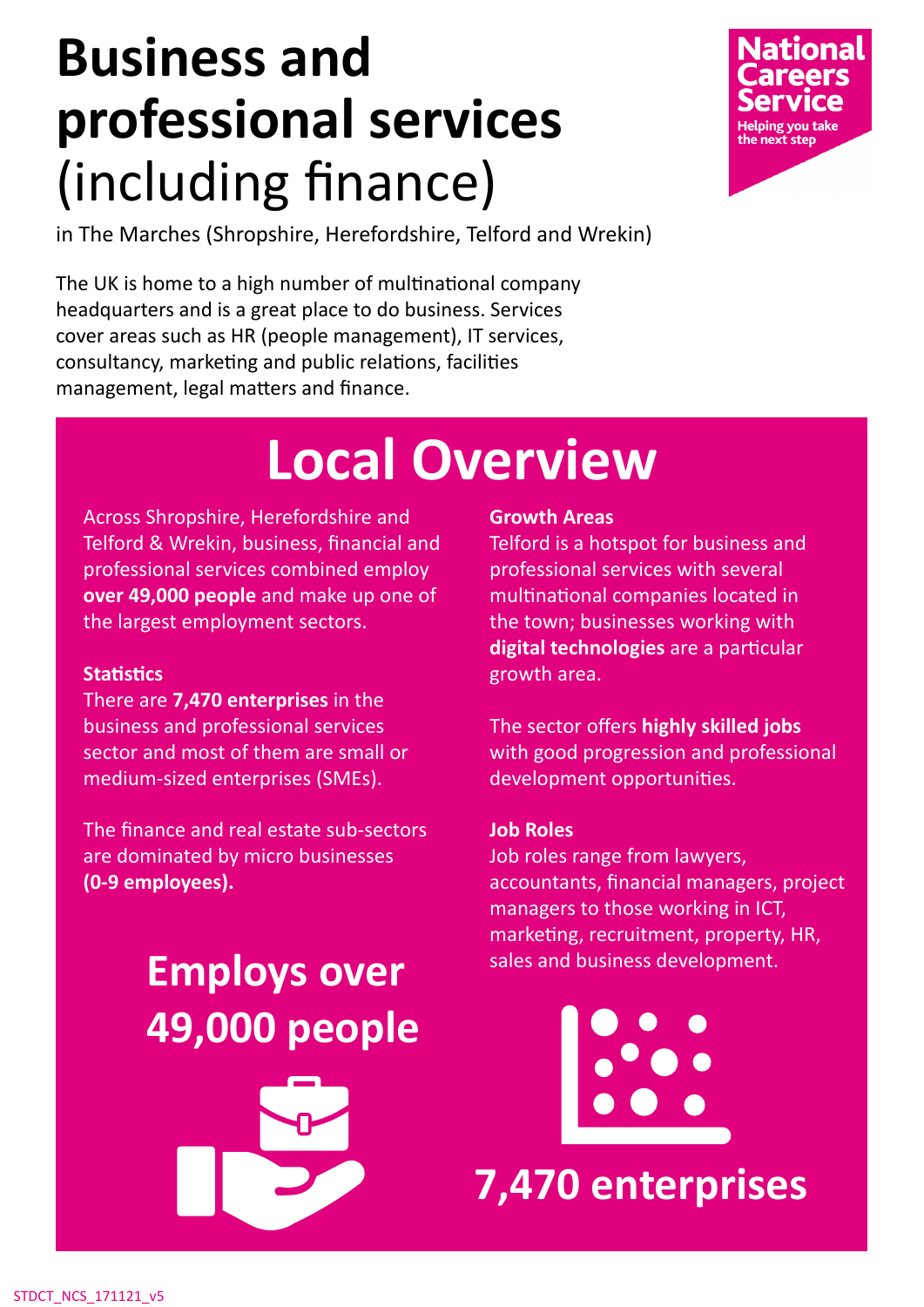#### **The sector is very diverse and includes:**

ICT services **8,000 employees**



HR/employment services **8,000 employees** 

Activities of head offices and management consultancy activities **5,000 employees**

Real estate activities **5,000 employees**









Financial and insurance services **4,500 employees**





**Facilities** management, landscape and cleaning services **4,000 employees**

**Office** administration and support services **3,000 employees**



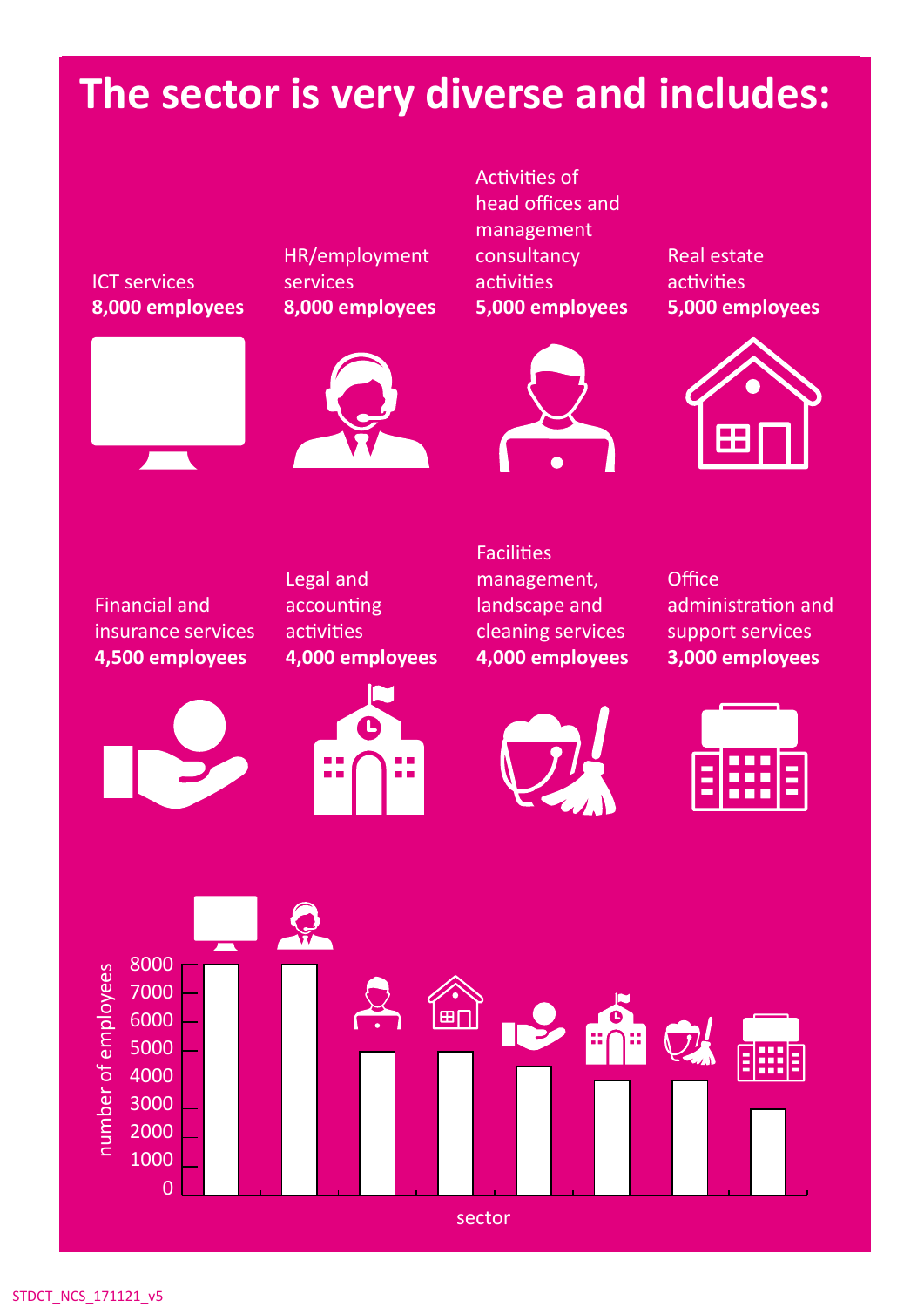## **Future trends**

Advances in technology mean business services must **adapt to change** and job roles are changing rapidly.

Some admin and clerical jobs can now be done by computer software and so can some professional tasks in financial and legal services.

However, **demand is growing** in areas such as:

- big data
- IT services
- cyber security
- fintech (financial technologies).

Growth in cashless transactions, digital service provision, cloud-based solutions, cryptocurrencies, Artificial Intelligence (AI) and machine learning will mean that skills in blockchain development, programmation, data analytics and statistics will continue growing in demand.

Employment in business, financial and professional services is expected to grow over the next **ten years**.

Some **firms are reporting skills gaps** and employers are especially seeking graduates with experience of the workplace for business management and consultancy roles.

### **Local employers**

- 1. Müller (head office) 8. Lanyon Bowdler
- 2. ReAssure (head office)
- 3. Balfours LLP
- 4. Capgemini
- 5. Croud Inc
- 6. Fujitsu
- 7. Greenhous
- 9. Lyreco
- 10.Nasstar
- 11.Shropshire Star
	- 12.Staffline Group
	- 13.Whittingham Riddell
- 14.Major high street banks

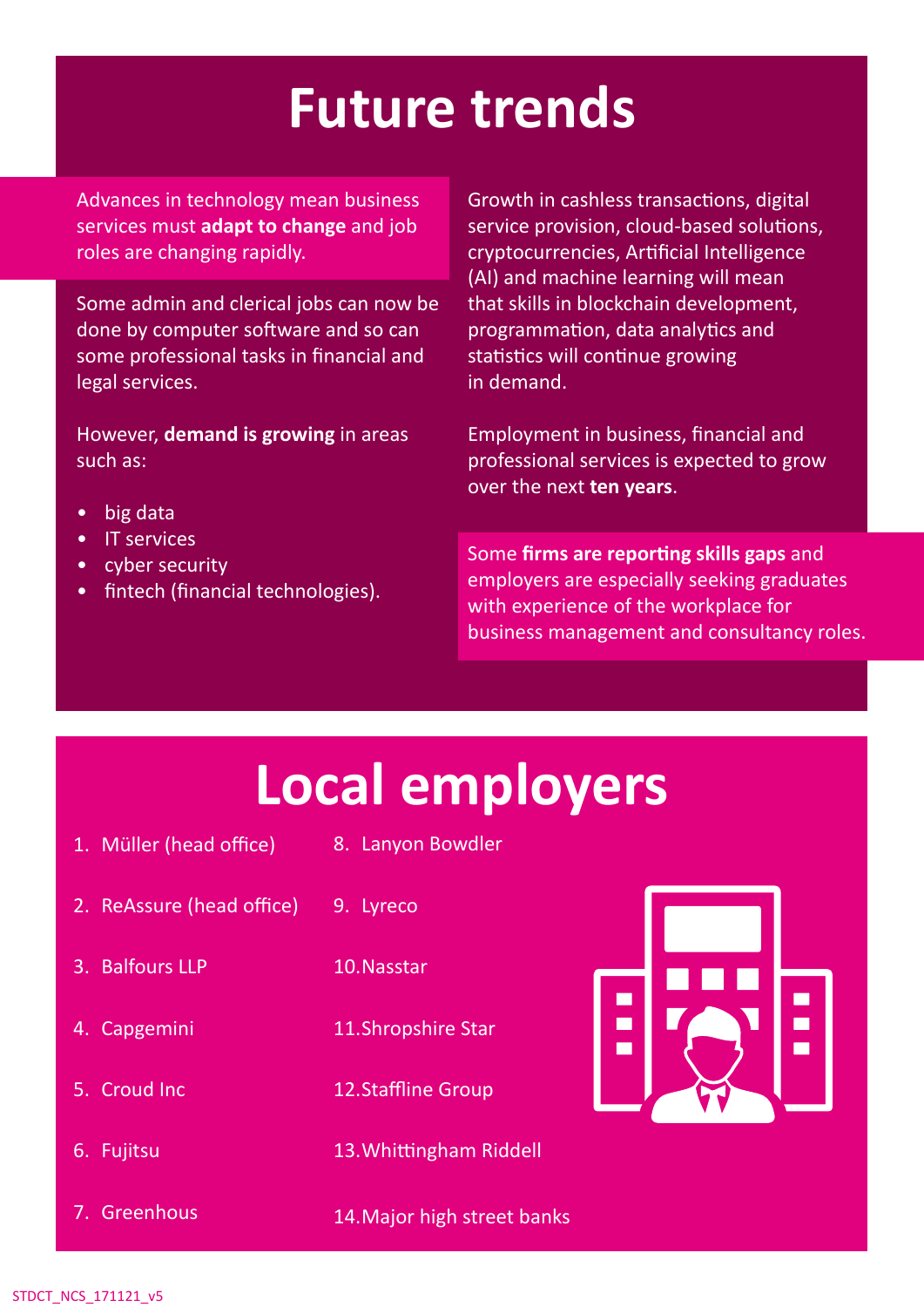## **Job roles**

#### accountant

accounts clerk

actuary

admin assistant

advertising executive

auditor

bookkeeper

brand manager

business adviser

business analyst

chief executive

compliance manager

credit controller

consumer insight expert

customer service adviser

cyber security specialist

data analyst

database security administrator

digital marketing assistant

dispute resolution solicitor

ecommerce manager

economist

III.

environmental consultant

financial adviser



financial manager

human resources officer

insurance claims handler

IT support technician

IT systems architect

lawyer

payroll assistant

personal assistant (PA)

project manager

recruiter

retail buyer

social media manager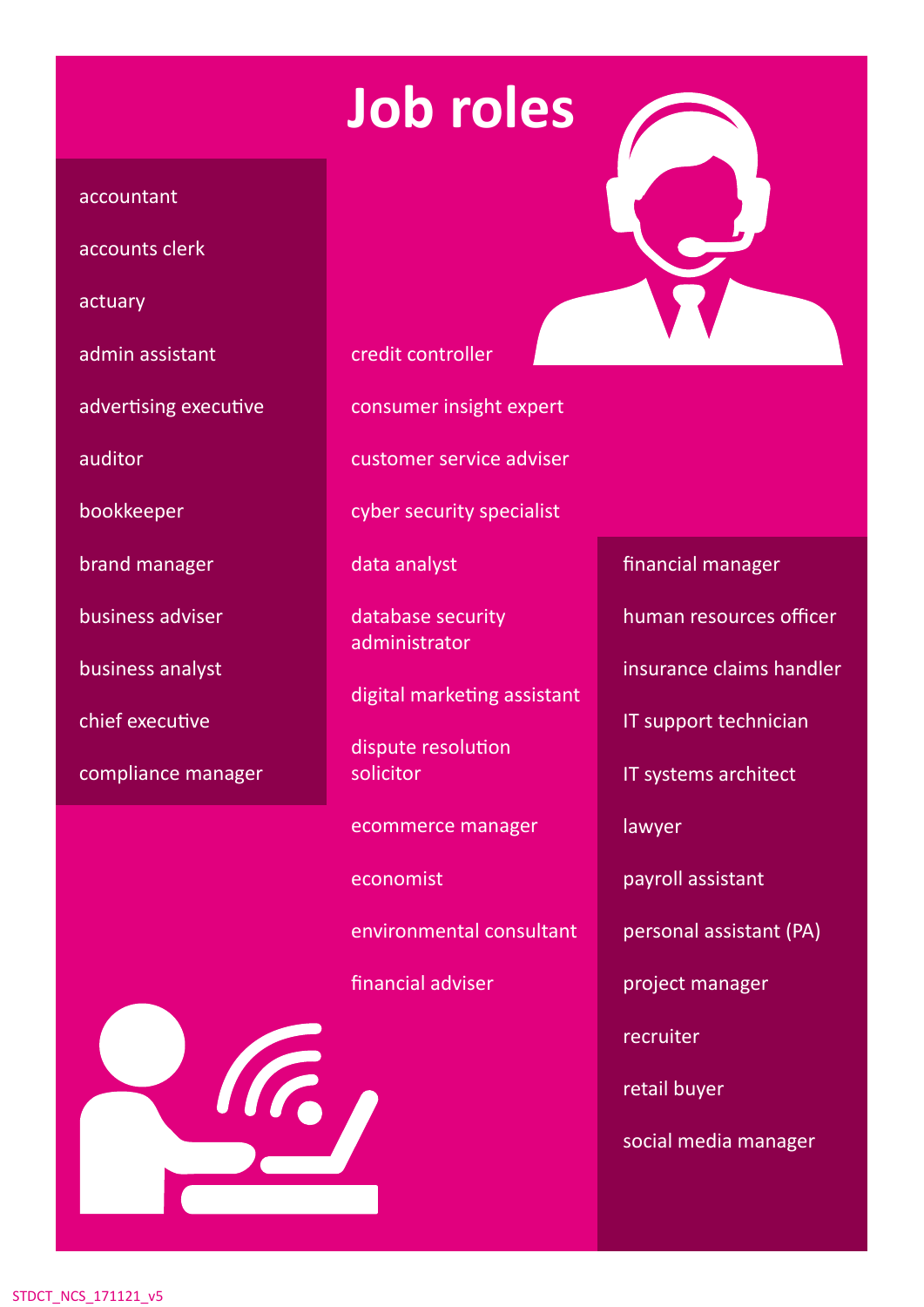# **Skills and qualities**

In business and professional services, employers are particularly looking for: